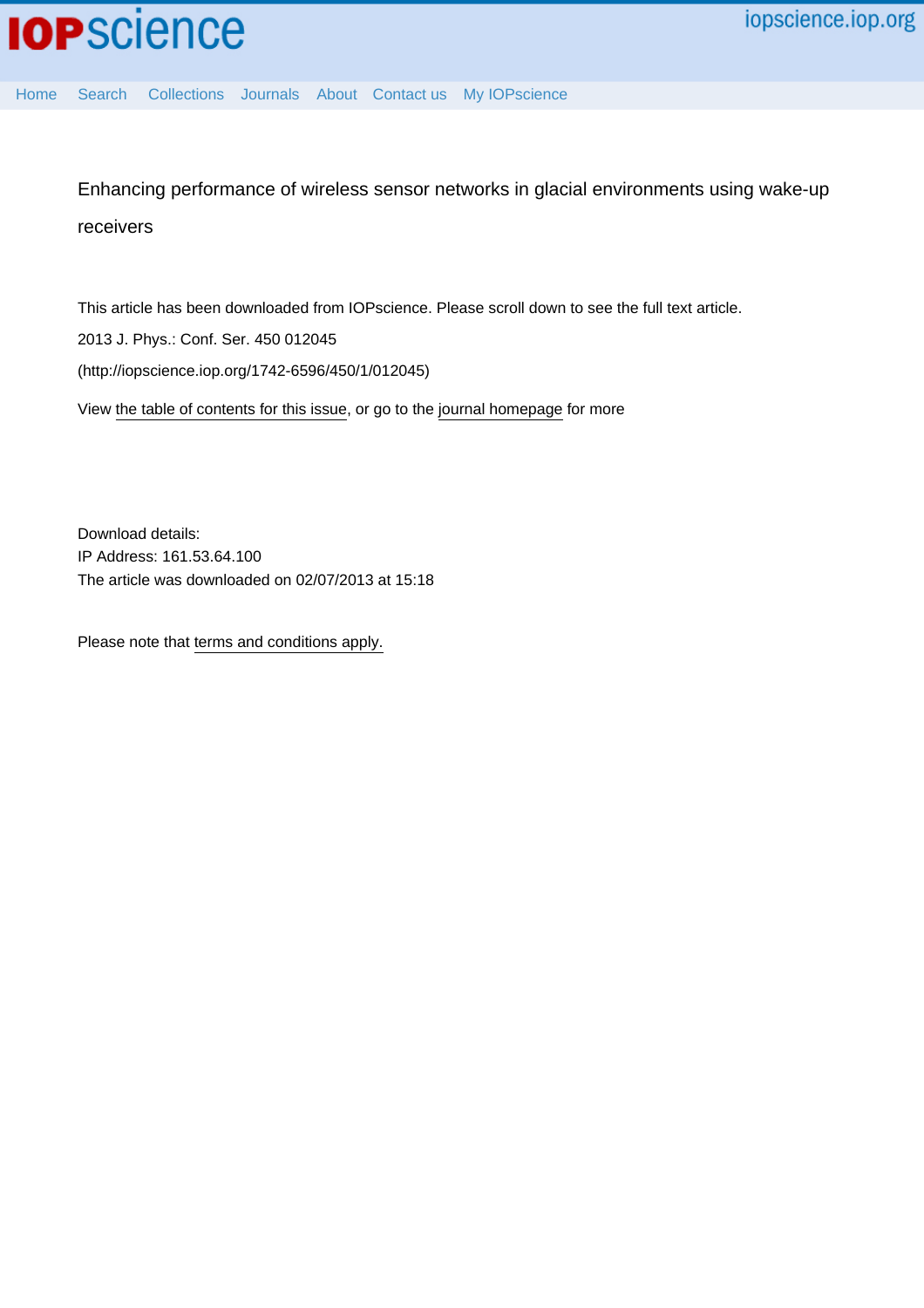# Enhancing performance of wireless sensor networks in glacial environments using wake-up receivers

Vana Jelicic<sup>1</sup>, Daniel Cesarini<sup>2</sup> and Vedran Bilas<sup>1</sup>

<sup>1</sup> University of Zagreb, Faculty of Electrical Engineering and Computing, Unska 3, 10000 Zagreb, Croatia

<sup>2</sup> University of Pisa, Department of Information Engineering, Largo Lucio Lazzarino 1, 56122 Pisa, Italy

E-mail: {vana.jelicic, vedran.bilas}@fer.hr, daniel.cesarini@iet.unipi.it

Abstract. Development of radio telemetry enabled long-term monitoring of hard-to-reach and harsh environments. This paper compares two WSN deployment projects for gathering sensor data in glacier monitoring application — GlacsWeb and PermaSense, in terms of system design and wireless communication. We discuss the potential benefits of energy-efficient event detection using wake-up receivers together with duty-cycled communication. We show that adding a WURx would increase the average power consumption of Dozer protocol for 10%, but it would reduce the delay from 2 minutes to several milliseconds. Besides for event detection, WURx could be used for synchronizing the beginning of the TDMA communication, which would eliminate the need for clock drift compensation, making the protocol simpler and lighter.

#### 1. Introduction

Environmental monitoring was one of the first telemetry applications to attract attention, due to the need of unattended and unobtrusive measurements interesting to a wider community (e.g. weather and climate monitoring and forecast), as well as field scientists (biologists, zoologists, geologists, etc.). Monitoring hard-to-reach and harsh environments, like glaciers, has posed a special challenge, since the measuring equipment has to survive extreme conditions (low temperatures, wind, ice...) and there is a high maintenance cost in case of a failure. Automatic Weather Stations (AWSs) are measurement units developed and deployed in various locations in the past 30 years. They provide a single point of measurement, usually for temperature, humidity, wind speed, etc. To collect the data, the location has to be visited, or the data can be communicated wirelessly (e.g. via WiFi or satellite) [1].

Although field scientists benefit significantly in understanding many phenomena from data collected by AWSs, they are also interested in obtaining dense spatial distributed measurements [2]. Technology enabling that requirement is called Wireless Sensor Networks (WSNs) [3]. WSNs are suitable for long-term monitoring of various phenomena on a large area (temperature, humidity, snow height, etc.). To reduce high energy consumption of the transceivers, but ensure reliable communication at the same time, various low power medium access control (MAC) protocols for WSNs have been developed [4]. Their main characteristic is duty-cycling of the radio, that reduces consumed energy, but introduces latency. Many phenomena in glacial environments are quite slow, but there are some events where precise timing is interesting for scientists (start of snowing, subglacial movement, etc.) or safety related, e.g.

Content from this work may be used under the terms of the Creative Commons Attribution 3.0 licence. Any further distribution  $(cc)$ of this work must maintain attribution to the author(s) and the title of the work, journal citation and DOI. Published under licence by IOP Publishing Ltd 1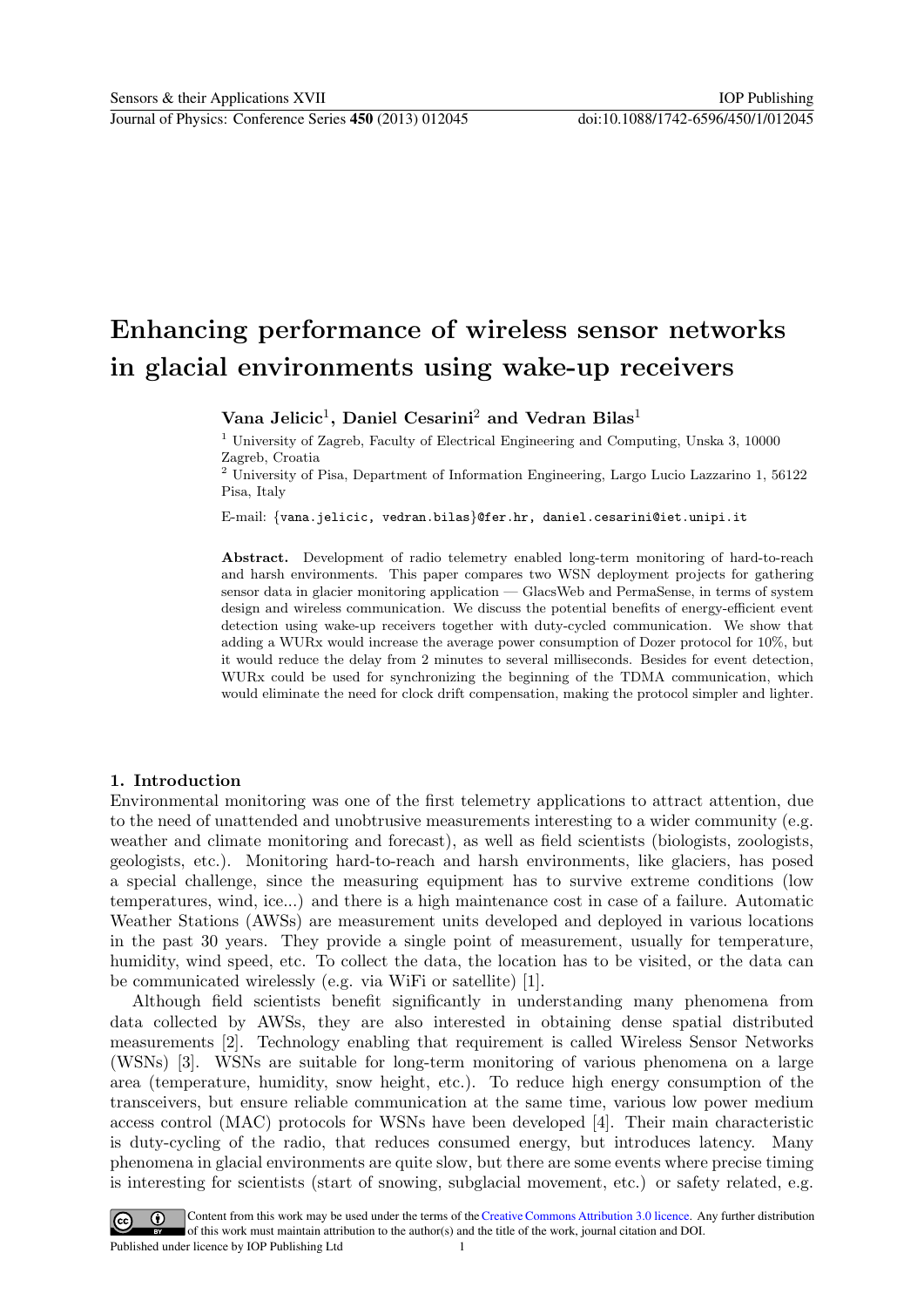rock falls or avalanches. A promising solution for eliminating latency and keeping low energy consumption of the communication unit are wake-up receivers (WURx) [5].

By now, only two projects had WSN deployments in glacial environments. They gather spatially distributed sensor data at a low frequency  $\langle$ <1 Hz). In order to detect interesting events in WSNs, we propose to use WURxs, that would enhance the performance of by-now used TDMA (time division multiple access) protocols, and communicate the event to the user in real-time, enabling timely reaction in case of safety-critical events. Another benefit introduced by WURx in MAC protocols is synchronization of the nodes for beginning of TDMA communication. The remainder of the paper is organized as follows. Section 2 presents requirements of WSN monitoring in glacial environments, with comparison of two real-life deployments and their TDMA communication protocols (Dozer and GWMAC). Section 3 presents the benefits of using the WURx technology in low-power TDMA MAC protocols, for event detection in glacial environments, and for TDMA synchronization. Section 4 concludes the paper.

## 2. Monitoring glacial environments with WSNs

Environmental sensor networks [6] have evolved from passive logging systems that require manual downloading, into intelligent sensor networks that comprise sensor nodes which communicate their sensor data to a network server. The first widely famous environmental WSN application was in 2002, and it monitored bird habitats. Besides habitat monitoring, WSNs are often developed and deployed in agriculture [7]. Harsh environments like glacial areas pose even bigger challenges for WSN development and deployment because of more extreme weather conditions and more difficulties (i.e. costs) to reach the equipment for maintenance. In this section, we provide an overview of glacial monitoring with WSNs, focusing on two most famous research projects using WSNs in this field: PermaSense and GlacsWeb. We also survey the low-power MAC protocols they developed (Dozer and GWMAC).

## 2.1. PermaSense

The PermaSense project investigates the influence of climate change on permafrost. The main scientific research goal is to understand the heat transport in frozen rock walls and its influence on the stability, as well as large scale mass movements (rock glaciers) [8]. From 2006 by now, there were 2 deployments in Swiss Alps, at 3500 m a.s.l. Although there were various modifications of the system over time, the main principle has remained the same: sensor nodes placed on the surface, and the probes with sensors (temperature and crack meter) placed in the ground. The WSN comprises TinyNodes (with TI MSP430 MCU and Semtech XE1205 transceiver) as sensor nodes and an embedded computer, running the Linux OS, as base station.

2.1.1. Dozer incorporates a MAC layer (TDMA), topology control, and a routing protocol [9]. It builds a data gathering tree on top of the underlying network topology and provides nodes with precise wakeup schedules for all communication only relying on local synchronization (without a global schedule). Nodes are organized in parent-child relationships. Parents schedule precise rendezvous times for all communication with their children. While in theory wakeup times can be calculated perfectly at both parent and children, clock drift has to be considered in real-world applications. In Dozer, the receiver node is responsible for clock drift compensation and worstcase guard times are used to guarantee a prior wake up of the receiver before the sender starts its transmission. Furthermore, Dozer addresses the problem of temporary network partition and energy efficient tree adaptation in case of local link failures. Despite these additional considerations, Dozer attains low radio duty cycles in both single-hop and multi-hop networks. The Semtech XE1205 radio transceiver operates at 868 MHz using 0 dBm transmission power and a bandwidth of 75 kbps. The obtained range is about 300 m. Using a sampling period of two minutes, Dozer achieved an average duty cycle of less than 0.2% on all nodes.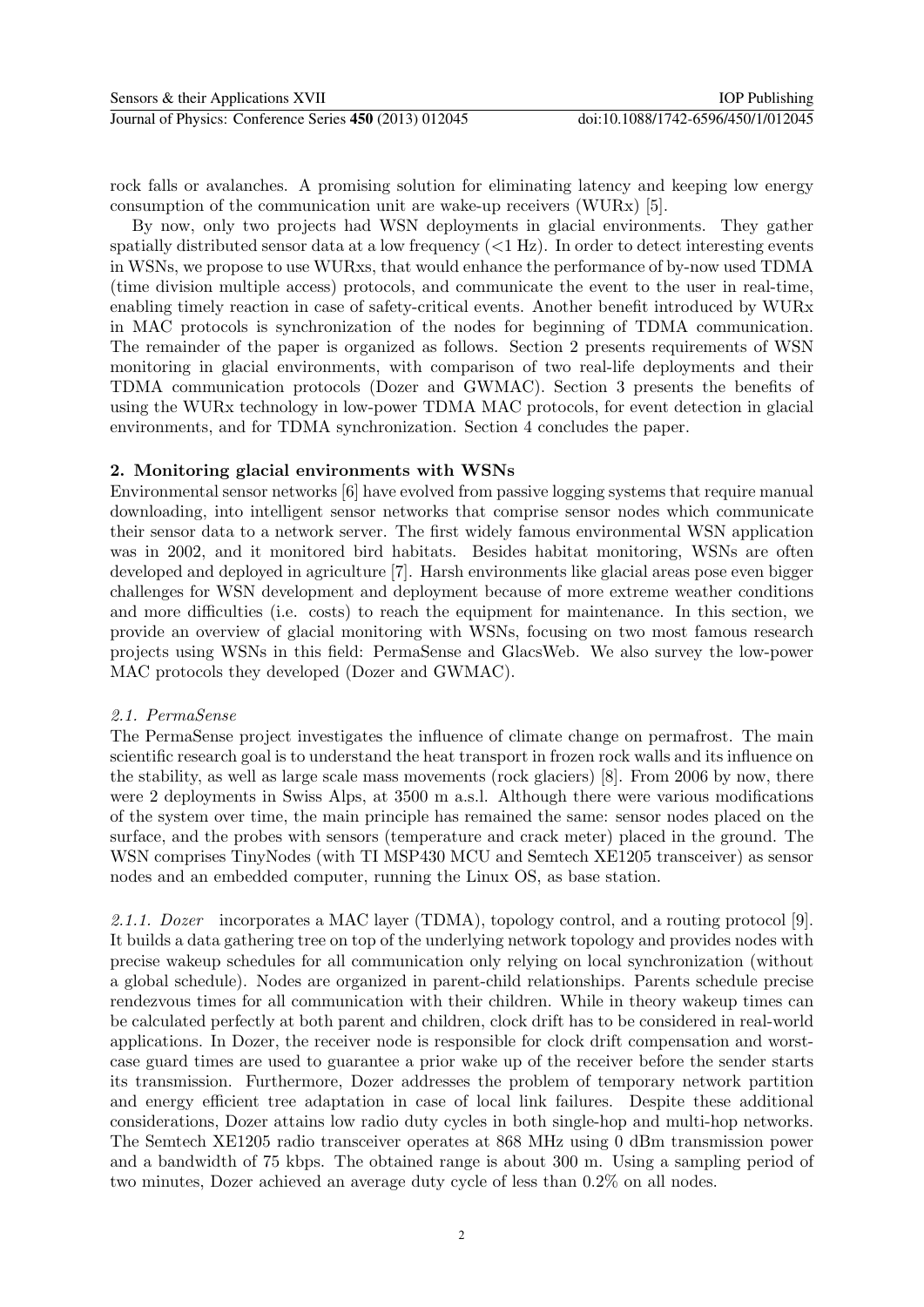# 2.2. GlacsWeb

GlacsWeb project uses a WSN to understand subglacial processes, and relationship between glacier dynamics and climate change [10]. They had several deployments from 2004 to now (in Norway and in Iceland), with different improvements of the system design. The latest deployment in Iceland is a heterogeneous sensor network consisting of: probes in the ice and till layers, geophones embedded within the ice and a differential GPS network in order to produce precise measurements of movement distance. The nodes deployed into the glacier are based on the Energy-Micro ARM Cortex-M3 MCU and Radiometrix RPM1 transceivers. Geophones, on the other hand, communicate the data over the air from their probes to the base station using the TI CC1120 transceiver. Sensors used on the probes and/or geophones are: temperature, pressure, strain, accelerometer, compass, gyroscope and conductivity. The base station is a platform with TI MSP MCU and a Beagle Bone Linux computer [11].

2.2.1. GWMAC is a centralised TDMA-based protocol, designed for unreliable networks where contention is completely eliminated and control packets are minimised [12]. Since in GlacsWeb latency is secondary, GWMAC reduces the duty cycle of the nodes to almost zero, providing only one small communication window (few minutes) per day. Even during the communication window, nodes have their transceivers turned off for the major part and only turn them on either during time slots in which they are expected to receive data or slots uniquely assigned to them for transmission. A centralized algorithm is used to synchronise the entire network at boot phase and, additionally, each time a command packet is received. In GlacsWeb deployment, the base station is connected to some of the nodes in the ice (called anchor nodes) via a serial cable. The anchor nodes communicate wirelessly with other nodes deployed even deeper under the surface. In order to get the nodes synchronised, the base station first synchronises its own RTC with the average of the closest RTCs of the anchor nodes. The remaining nodes are synchronised through the diffusion of any message packet initiated by the anchor nodes. When a node receives a message packet, it can uniquely determine its clock by considering the time stamp value embedded within the packet, the time of flight and time of processing.

## 3. Enhancing communication with wake-up receivers

Extremely low duty cycles of Dozer and GWMAC are implemented because the data delivery latency is not considered to be important, i.e. it is important to deliver the data, but it doesn't matter if it occurs immediately or the day after. In case of GlacsWeb, glacial and sub-glacial movements were monitored. Instead of moving continuously throughout the year, the movement of a glacier occurs through a series of slip events ("stick-slip" motions), but it is a rather slow process and the glaciologist are satisfied to receive the information rarely (once a day). PermaSense project studied heat transport in frozen rock walls and its influence on large scale mass movements and stability. For now the benefit of the WSN system was to gather the data from a wider area and use it for offline analysis. They used an average duty cycle (D) of 0.2%. There are, though, some events that require prompt reaction to avoid catastrophes (e.g. avalanches or rock falls), that can't be detected with such low duty cycles. Wake-up receivers are a suitable solution to optimize delay, since they are continuously monitoring the communication channel and wake up the node upon message reception.

In 2007, when both PermaSense and GlacsWeb projects published their low-power MAC solutions (Dozer and GWMAC, respectively), WURxs were only at their beginning. Just in 2009 and after, there have been some significant attempts of designing WURx prototypes [13]. In this section, we will analyze the benefits of a wake-up receiver in glacial monitoring WSNs on a case study of enhancing Dozer behavior with AS3932 WURx.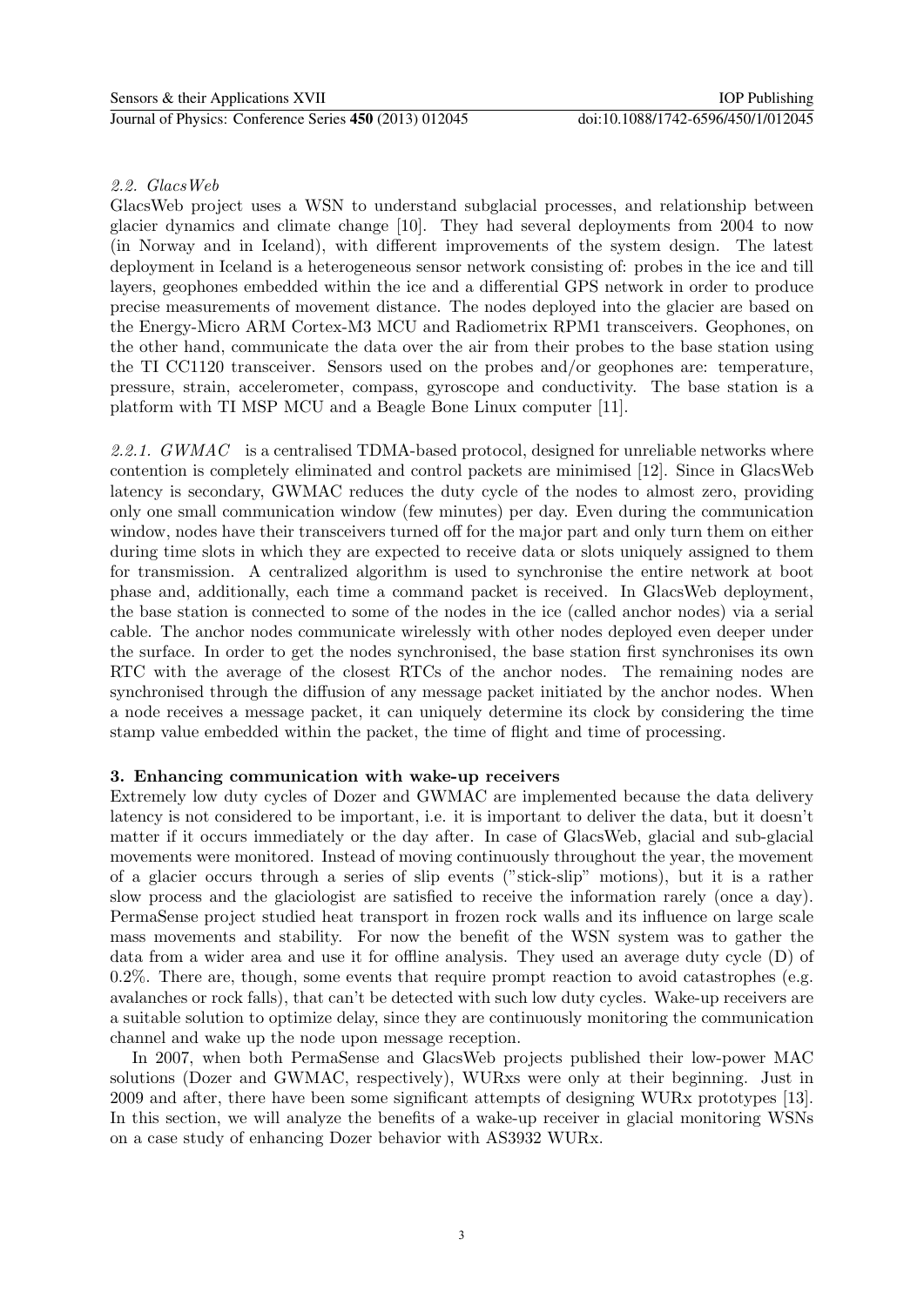Journal of Physics: Conference Series **450** (2013) 012045 doi:10.1088/1742-6596/450/1/012045



Figure 1. Implementing wake-up receivers on wireless sensor nodes

Table 1. Characteristics of low-power MAC protocols (DOZER, GWMAC) and AS3932 WURx

| Name   | Frequency | 1%        | Rate [kbps] | $ \mu$ W      |
|--------|-----------|-----------|-------------|---------------|
| Dozer  | 868 MHz   | 0.2       | 45.         | 89            |
| GWMAC  | 173 MHz   | $\sim$ () |             | 386           |
| AS3932 | 125 kHz   | $100 -$   | 5.5         | $\sim$ $\sim$ |

## 3.1. Wake-up receivers

A wake-up receiver (WURx) is a simple, very low-power receiver added to a transceiver, that continuously monitors the communication channel and wakes up the transceiver upon message reception to receive the data (Fig.1 left). Fig.1 (right) shows communication between two nodes when employing a WURx. The main radio is turned off most of the time, both for the source and the destination node. When a node wants to communicate, it sends a wake-up signal, usually containing the address of the destination node to awake only the desired neighbor.

WURxs have been a hot topic in the last couple of years, but are still under development. Since it is a new component with quiescent power consumption added to the radio circuitry, it is important to reduce its power consumption as much as possible. As a consequence, the downside of WURxs is the low reception range and low throughput [5]. Low throughput is not a problem, since for wake-up signal only a short message is used. Low reception range could be solved by placing nodes in smaller distances. One of the very few commercially available is a low-power, low-frequency wake-up receiver chip with addressing capability AS3932 [14]. Gamm et al. [15] designed a low-power WURx circuitry around it. The main transceiver produces a 125 kHz wake-up signal OOK (On Off Keying) modulated on an 868 MHz carrier. They report communication range of 45 m when transmitting with main high-consuming transceiver with +11 dBm and over 15 m when using 0 dBm output power.

## 3.2. Benefits of WURx combined with Dozer protocol

Table 1 compares the characteristics of AS3932 WURx to Dozer and GWMAC protocols. For Dozer and GWMAC, power consumptions are average values simulated from the tests and current measurements on the nodes [9, 12]. Average power consumption of the WURx depends on the number of received wake-up signals. But, since the duration of the wake-up signal is very short, the power consumption of the idle state dominates in practical applications. Unfortunately, the Dozer and GWMAC have not been implemented on the same platform, making it difficult to compare their performance. Current consumption of TinyNodes and GWnodes while in sleep, receive (RX) and transmit (TX) state, as well as of AS3932 WURx in idle and while receiving, are shown in Table 2. Hereafter, we discuss the benefits that the WURx would introduce in Dozer protocol, in terms of asynchronous and synchronous communication.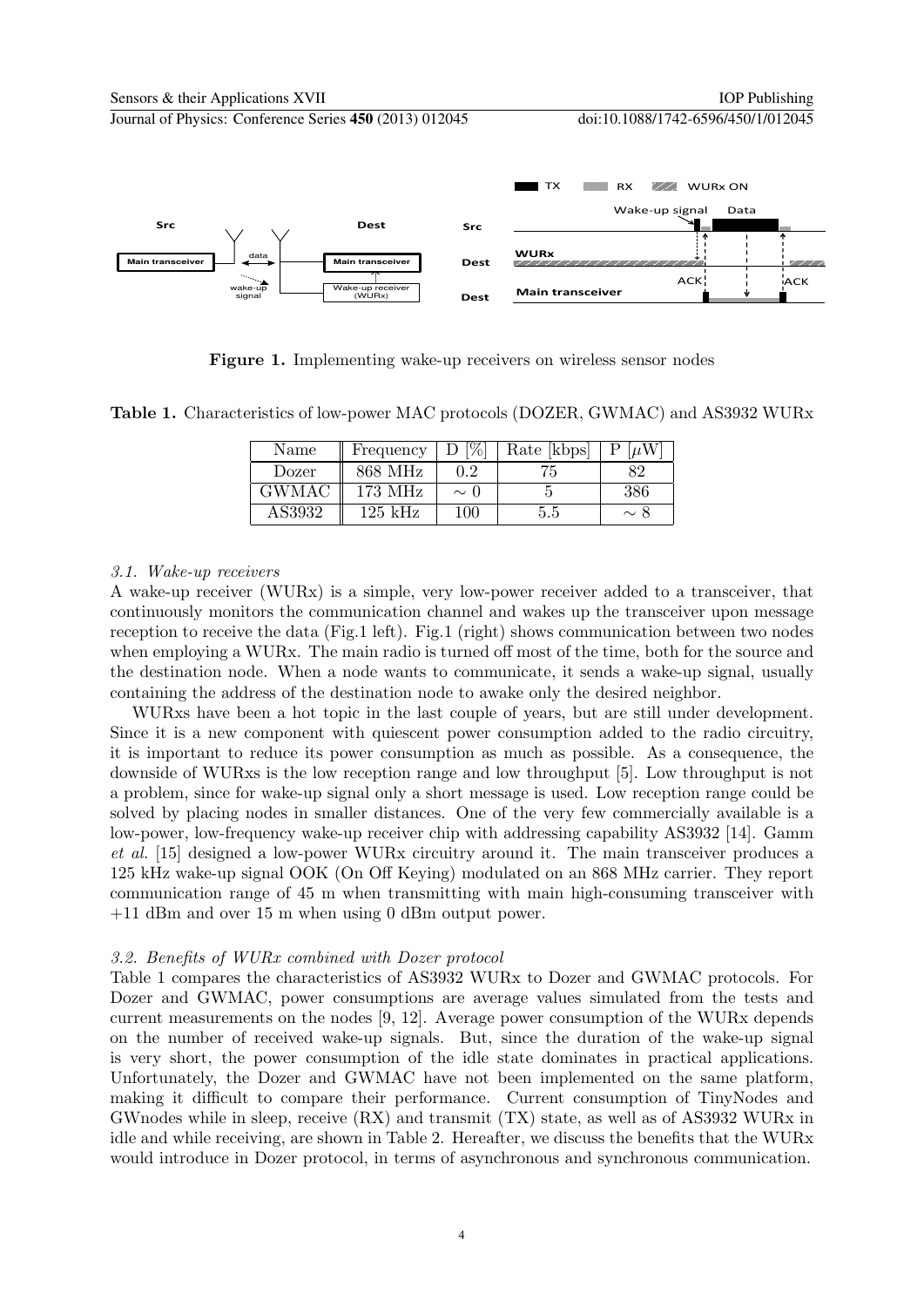Table 3. Time duration: communication

|                            |                 | inyNode, GW node and AS3932 WURx    |             |  |                           | period in Dozer, data message $(t_{data})$ and |  |                |                    |  |
|----------------------------|-----------------|-------------------------------------|-------------|--|---------------------------|------------------------------------------------|--|----------------|--------------------|--|
|                            | GWnode          | TinyNode                            | AS3932      |  |                           | wake-up signal $(t_{wup})$                     |  |                |                    |  |
| RX                         | $18 \text{ mA}$ | $13 \text{ mA}$                     | $12 \mu A$  |  |                           |                                                |  |                |                    |  |
| TX.                        | $35 \text{ mA}$ | $16 \text{ mA}$                     |             |  |                           | Dozer period                                   |  | $t_{data}$     | $t_{wup}$          |  |
| sleep/idle                 | $1 \mu A$       | $6 \mu A$                           | 2.7 $\mu$ A |  |                           | $2 \text{ min}$                                |  | $5 \text{ ms}$ | ms<br>$\mathbf{I}$ |  |
|                            |                 |                                     |             |  |                           |                                                |  |                |                    |  |
| <b>WURX</b>                |                 |                                     |             |  |                           |                                                |  |                |                    |  |
|                            |                 |                                     |             |  |                           |                                                |  |                |                    |  |
|                            |                 |                                     |             |  |                           |                                                |  |                |                    |  |
| Asynchronous communication |                 |                                     |             |  | Synchronous communication |                                                |  |                |                    |  |
|                            |                 |                                     |             |  |                           |                                                |  |                |                    |  |
|                            | Event-triggered | Model-based<br>TDMA synchronization |             |  |                           |                                                |  |                |                    |  |

Table 2. Current consumptions of a TinyNode, GWnode and AS3932 WURx

Figure 2. Benefits of using a WURx in a WSN with TDMA protocol

3.2.1. Asynchronous communication: Table 3 shows the times in Dozer communication: period and data message. Since the time necessary to transmit the data is about 5 ms, we can approximate the maximal delay in the communication to be 2 minutes. If we use the AS3932 WURx in addition to the main nodes transceiver, we can reduce that delay to orders of milliseconds. Since the detected event can be important for the whole network, it is not necessary to include addressing in the wake-up signal, but to wake all the nodes within the communication range, instead. That means that the wake-up signal has to be at least 550  $\mu$ s long (by the specifications). We will suppose it is 1 ms long, as a worst case. Let's suppose that each node detects maximum 1 event per hour. An interesting event can be a crack in the rock, or a sudden rise in snow height. It can be recognized by superating a certain threshold or by differing significantly from a model of the monitored phenomena, executed on the MCU. Further on, let's suppose that a node receives in average 5 wake-up signals in an hour, like in Fig.1. Adding the AS3932 WURx to the TinyNode, and having 1 wake-up signal to send and 5 wake-up signals to receive each hour, causes 10% additional power consumption to the node with only Dozer protocol.

3.2.2. Synchronous communication: Another benefit of adding a WURx in low-power MAC protocols like Dozer is for synchronizing timeslots for TDMA communication. A similar solution was proposed for a single-hop star wireless body area network, where authors used their own WURx design and showed about 14 times lower communication consumption compared to their low power TDMA protocol [16]. Precise clock compensation is a complex and energy-consuming task in WSNs, especially in harsh conditions like glacial environment, due to large temperature variations causing clock drifts. For approximating the benefits of using AS3932 in Dozer, it would be necessary to implement the whole system. Namely, the Dozer protocol would have to be modified in a way that it doesn't perform the synchronization. Instead, the synchronization would be performed by WURx, and the Dozer would only be used for the communication handshake. In that way, the protocol would be simpler and less energy-consuming.

## 4. Conclusion

In this paper, we propose using a WURx to enhance the existing low-power TDMA MAC protocols, in two aspects, as showed in Fig.2: (i) for asynchronous communication upon detecting an interesting event or discrepancy between sensed and the modeled phenomenon; (ii) to